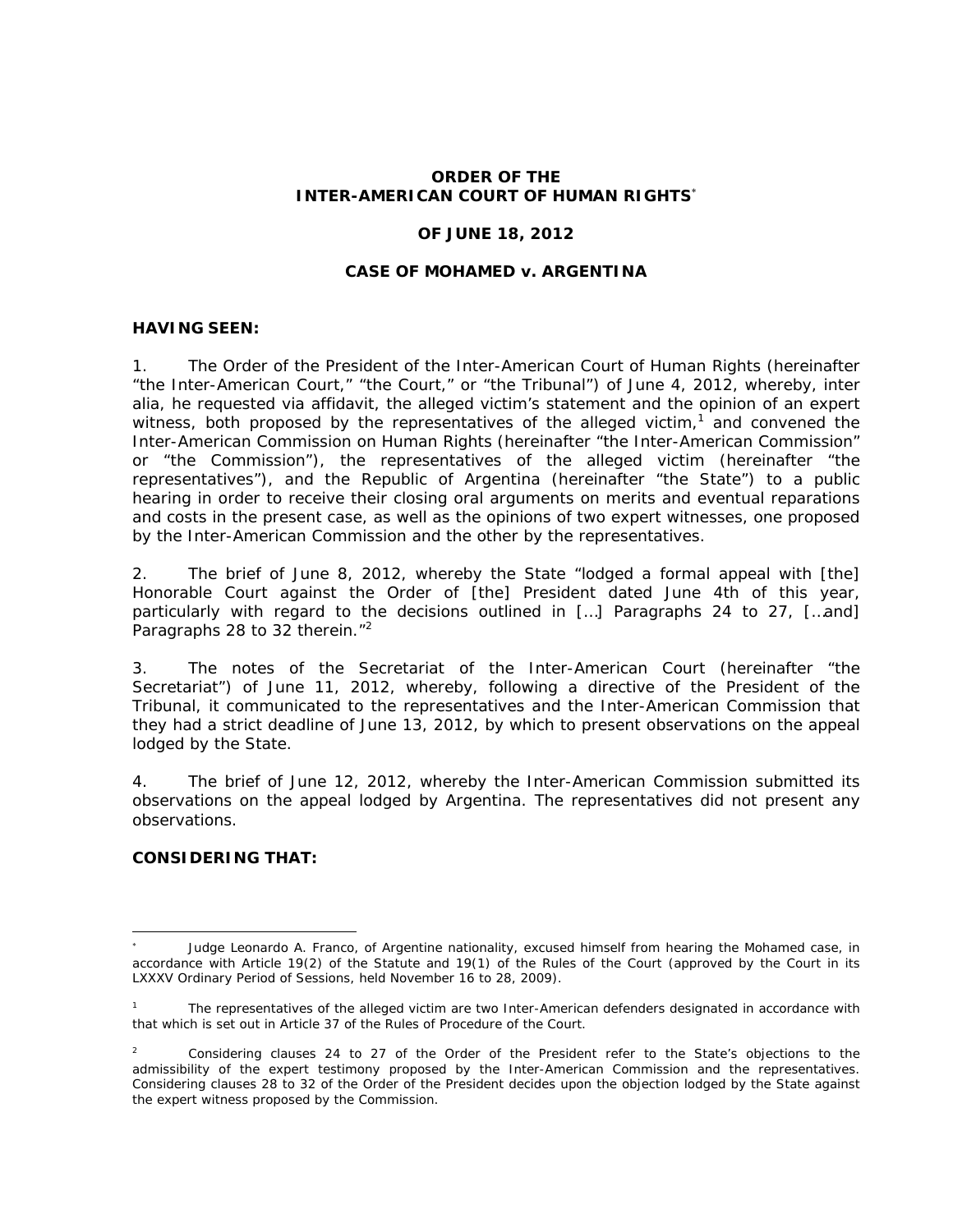1. Decisions of the President, provided that they are not purely procedural in nature, may be appealed before the Court, pursuant to Article 31(2) of the Rules of Procedure of the Court (hereinafter "the Rules of Procedure").

2. The Tribunal has extensive powers regarding the admission and receipt of evidence, in accordance with Articles 50, 57, and 58 of the Rules of Procedure.

3. The appeal lodged by Argentina against the Order of the President of the Court of June 4, 2012 (*supra* Having Seen 1) refers to three points, which will be addressed by the Court in the following order: a) the decision of the President to dismiss the objection filed against the expert witness Alberto Bovino; b) the decision of the President to declare the State's objections to the proposed expert witnesses inadmissible; and c) the decision of the President to convene expert witnesses Alberto Bovino and Julio Maier to render their expert opinions at the hearing and not by affidavit.

# **A) Decision of the President to dismiss the objection lodged against expert witness Alberto Bovino**

4. The Commission proposed the expert testimony of Mr. Alberto Bovino, with the aim that he should render an expert opinion on international standards regarding the principle of legality and nonretroactivity, the scope of the right to appeal a judgment, and the application of these standards in the criminal prosecution and conviction of the victim in this case.

5. In its comments on the final list of deponents, the State lodged an objection against Alberto Bovino, expert witness proposed by the Commission. The State filed this challenge on the basis of Article 48(1)(b) of the Rules of Procedure, as "[Mr. Bovino] is the applicant in Petition P-828/01 (Second Instance), currently pending before [the Commission], in which issues that are clearly similar to those being analyzed in the present case are discussed." Argentina sustained that there are "serious doubts" concerning Mr. Bovino's impartiality, given that "[he] did not represent Mr. Mohamed in the different instances that arose in the case, [Mr. Bovino] holds a clear stake in the final outcome, since the protection of the right to appeal a judgment is essentially the subject under discussion in the complaint in which he himself is the applicant."

6. Pursuant to Article 48(3) of the Rules of Procedure of the Court, the objections made by the State against Mr. Bovino were communicated to him. In his observations, Mr. Bovino stated that "the requirements of Article 48(1)(b) of the Rules of Procedure of the Court have not been met, as I have not represented Mr. Mohamed at any stage of the proceedings." He indicated that "[he] ha[s] never acted as a representative of any alleged victim in domestic or international proceedings, nor do[es he] represent Mr. Mohamed." He also sustained that "the fact that a person happens to be the petitioner in one case does not by any means affect that person's impartiality when testifying in another case as an expert witness under oath."

7. In his Order of June 4, 2012, the President dismissed the aforementioned objection lodged by Argentina upon finding that: $3$ 

the grounds for objection claimed by the State do not apply to Mr. Bovino, since Article 48(1)(b) of the Rules of Procedure considers situations in which the proposed expert witness "is or has been a representative of one of the alleged victims in proceedings regarding the facts of the case

<u>.</u> 3

Order of the President of the Court of June 4, 2012, Considering clauses 31 and 32.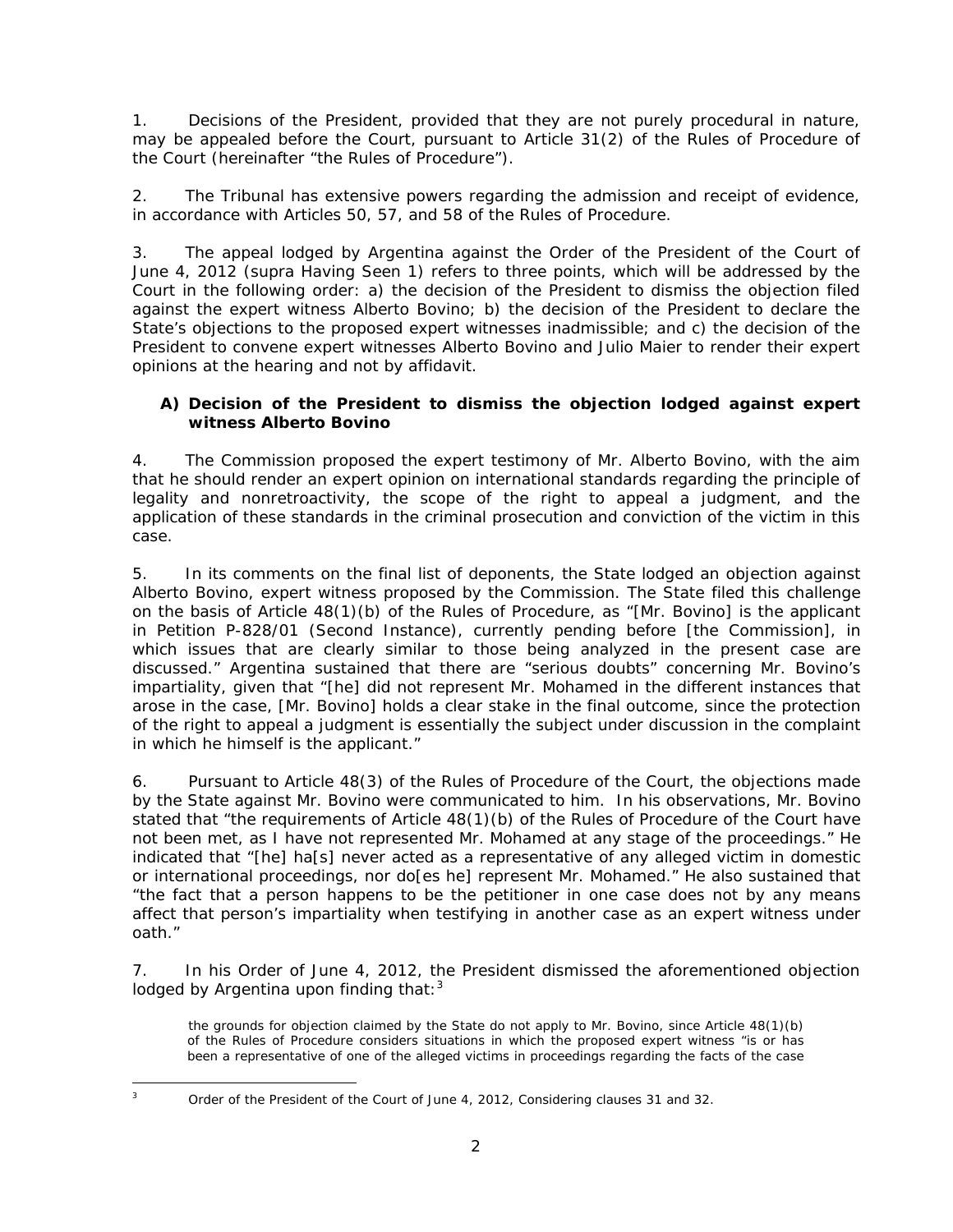before the Court, either at the domestic level or before the Inter-American System for the promotion and protection of human rights." The President has indicated that "the Rules of Procedure do not establish as grounds for objection the fact that an expert witness has filed a petition in another case before the Inter-American System for the protection of human rights."<sup>4</sup>

8. The President later analyzed, in Considering clauses 33 to 38 of his Order, whether the subject of Alberto Bovino's expert opinion affects the public order of the Inter-American System, and found it admissible to allow his testimony. Furthermore, the President indicated that the expert opinion will be assessed at the appropriate opportunity, within the context of the existing body of evidence and under the rules of sound judgment.

9. Upon lodging an appeal against the decision of the President to dismiss the aforementioned objection, the State presented the following arguments:

a) "[W]hile it is true that it has not been established in the current proceedings that Mr. Bovino is or has been a representative of an alleged victim of the facts of the case before this Court - as stipulated in Article 48(1)(b) of its Rules of Procedure - the fact remains that the ultimate aim of this norm lies precisely in safeguarding the due impartiality that ought to govern the comportment of expert witnesses; preventing the involvement, in that capacity, of those who might hold a particular interest in the outcome of the case.";

b) "[D]espite failing to strictly meet the situation contained in the regulatory standard, its aim is nevertheless distorted when Mr. Bovino participates in two international proceedings that - though diverse in the facts being analyzed, the persons involved, and their contexts – amount to a situation in which the discussion of identical issues of 'pure law' relating to the problem of the second instance in criminal matters is permitted.";

c) The Court "should dispense with a strictly literal interpretation, demanding that fact patterns be identical, when, though the facts may be different, they allow for the analysis of identical points of law." The State refers to the interpretation of treaties, citing the Vienna Convention on the Law of Treaties. It affirms that in the present case, in accordance with teleological criteria, the interpretation which most conforms to the object and aim of the treaty "would be the one concerned with preserving the due impartiality that ought to guide the actions of expert witnesses.";

d) There are "serious reasons to doubt whether Mr. Bovino would act with impartiality as an expert witness." In this regard, the State indicated that "both in the petition in which he acts as the applicant before the Inter-American Commission on Human Rights (petition P-828/01), and in the present case, practically identical issues are discussed with regard to 'the right to appeal.' This reasonably […] leads us to conclude that Mr. Bovino might be seeking to influence, with his expert opinion, the criteria adopted in the present case, in order to promote his position in the proceedings of the petition in which he is the applicant.";

e) "[T]he involvement of Mr. Bovino as an expert witness in the present case [...] would disregard criteria laid down on the 'impartiality of judges' that would apply *mutatis mutandis* in this case, […] with respect to the norms of impartiality that should govern their actions."

f) "Mr. Bovino's dual role, as an applicant and eventual expert, in proceedings in which practically identical questions of pure law are debated, constitutes an objectively justifiable reason to sustain, in consideration of the norm of subjective impartiality, that there is clearly a personal stake invested in the outcome of the

<u>.</u>

<sup>4</sup> *Case of Fornerón and daughter v. Argentina.* Order of the President of the Court of September 13, 2011, Considering clause fourteen.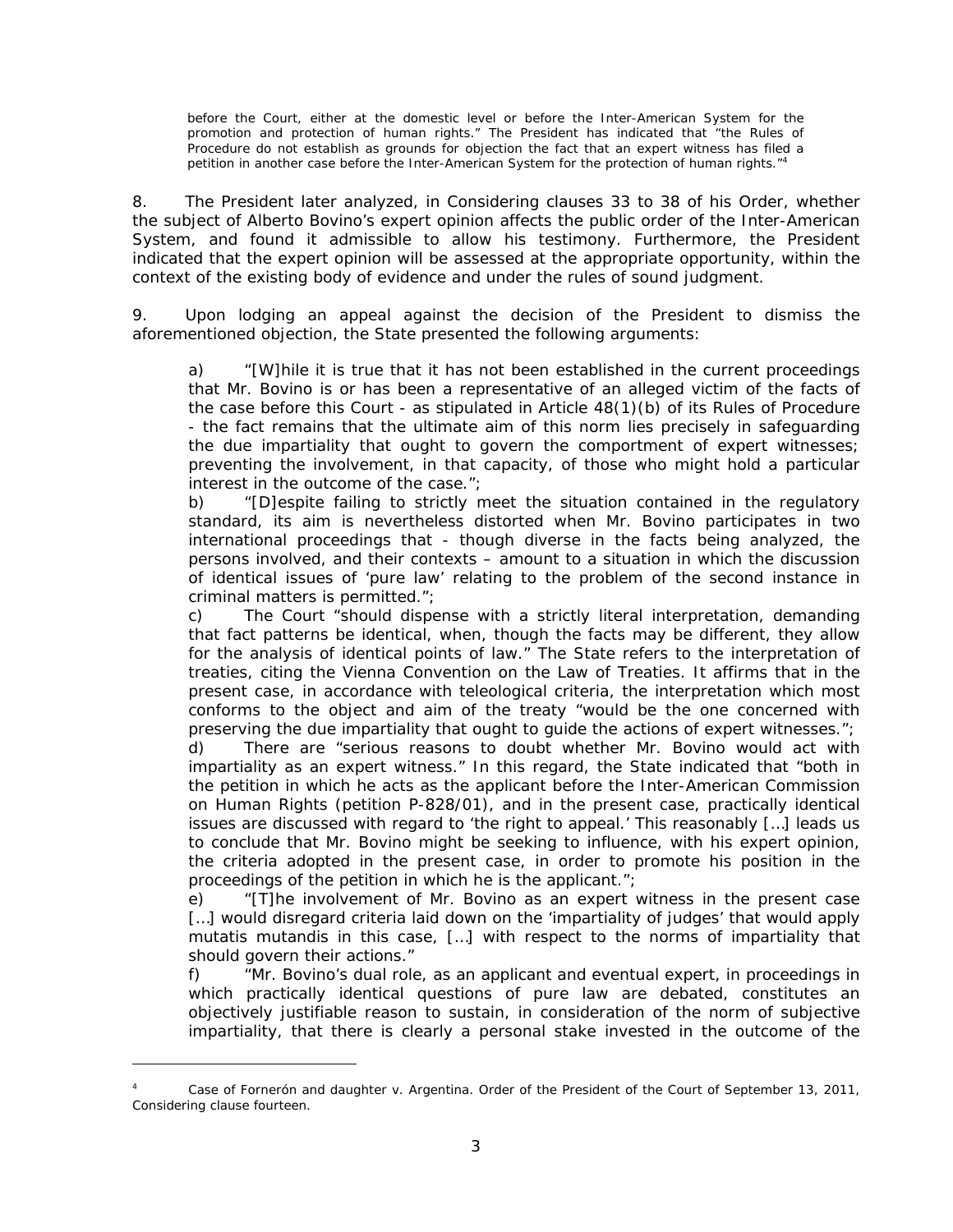present case, given the assured impact it will have on the petition in which Mr. Bovino is the applicant."; and

g) "[T]he acceptance of Mr. Alberto Bovino as an expert witness will introduce a clear interest into the manner in which this Honorable Court resolves this case. The procedural equality of the parties will plainly be affected in the event of the addition, under the guise of an expert opinion, of an allegation with an interest in the final outcome of the controversy."

10. In its observations on the State's petition, the Commission indicated that "it considers that the reason invoked by the State does not apply in the context of Mr. Bovino as a petitioner before the Inter-American Commission." Moreover, it noted that "beyond his capacity as a petitioner – not provided for in the Rules of Procedure as grounds for objection – the Commission finds that Mr. Bovino's experience and knowledge in subjects relevant to the present case afford him the status of independent expert; status that is not affected by his participation as a petitioner in a case before the organs of the Inter-American System, regardless of the subject to which that other participation relates.

11. Article 48 of the Rules of Procedure of the Court regulates "Objections to Expert Witnesses." In its first paragraph, it stipulates the grounds for disqualifying experts in the following terms:

1. An expert witness may be disqualified based on the following grounds:

- a. he or she is a relative by blood, affinity, or adoption, up to the fourth degree, of one of the alleged victims;
- b. he or she is or has been a representative of one of the alleged victims in proceedings regarding the facts of the case before the Court, either at the domestic level or before the Inter-American System for the promotion and protection of human rights;
- c. he or she currently has, or has had, close ties with the proposing party, or is, or has been, a subordinate of the proposing party, and the Court considers that his or her impartiality may be affected;
- d. he or she is, or has been, an officer of the Inter-American Commission on Human Rights with knowledge of the contentious case in which his or her expert opinion is required;
- e. he or she is or has been an Agent of the respondent State in the contentious case in which his or her expert opinion is required;
- f. he or she has previously intervened, in any capacity and before any organ, whether national or international, in relation to the same case.

12. The Court finds that, as Mr. Alberto Bovino is not and has not been a representative of Mr. Oscar Mohamed, alleged victim in this case, either at the domestic level or before the Inter-American System, the situation alleged by the State is not provided for under the grounds for disqualification of expert witnesses stipulated in subsection b) of the aforementioned Article 48(1) of the Rules of Procedure.

13. In addition, the Tribunal considers it pertinent to reiterate that which was indicated in the Order of the President when Mr. Bovino's expert opinion was first admitted, regarding the fact that Mr. Bovino's testimony will be assessed at the appropriate opportunity by the Court, within the context of the existing body of evidence, and according to the rules of sound judgment. Moreover, during its assessment of the expert opinion, the Court will take into account the allegations and observations of the State, which will have the opportunity to question Mr. Bovino at the public hearing, and to present its observations on his testimony in its final oral and written briefs.

14. Based on the foregoing, the Court finds that there is no basis for modifying the decision of the President in this regard.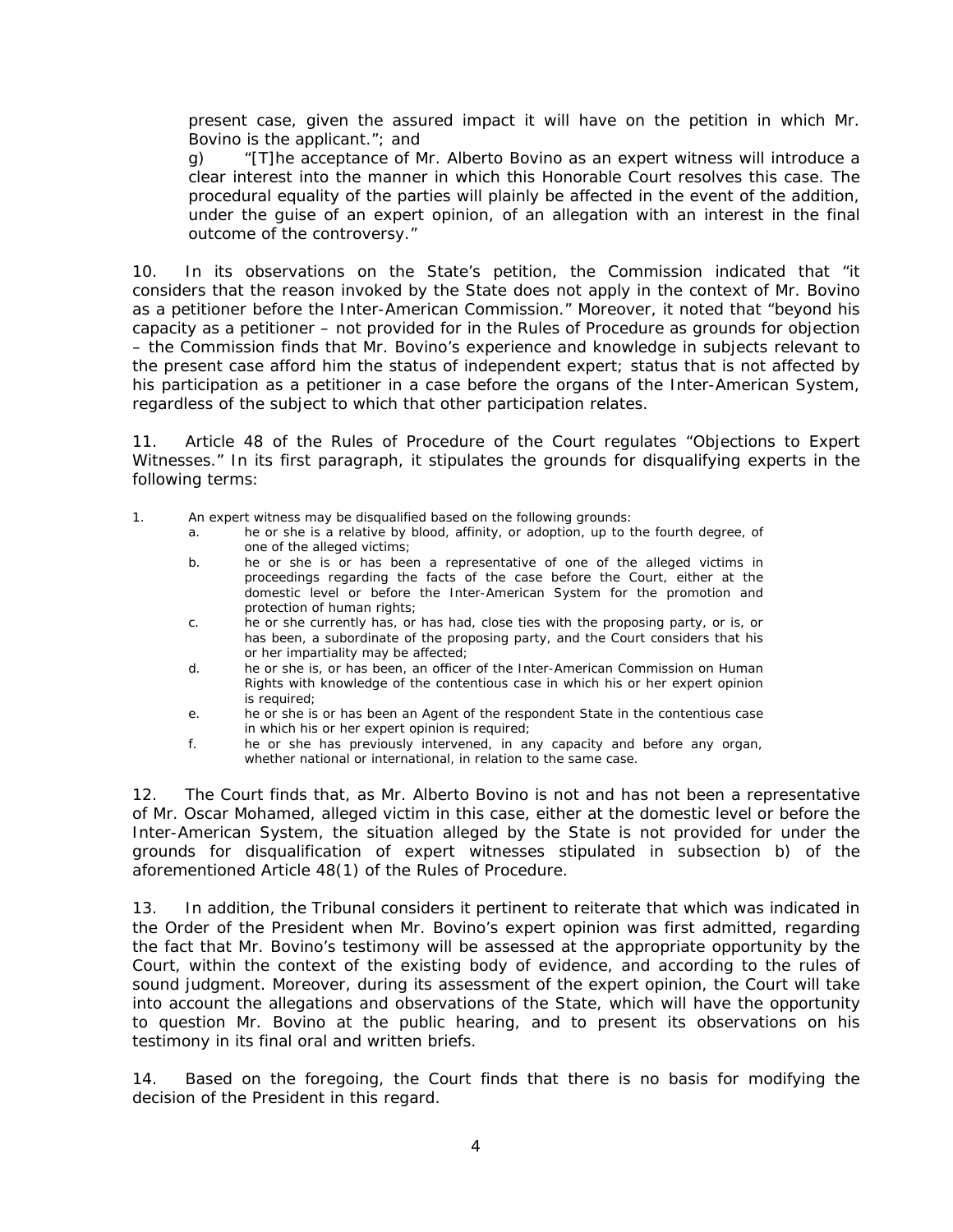## **B) Decision of the President to dismiss the objections of the State against the proposed expert witnesses**

15. In its response, the State manifested that "it is opposed to the expert testimonies proposed by the Inter-American Commission and by the representatives […], and contests the proposed areas of expertise" because these opinions treat "on the questions debated in the proceedings, and which are the exclusive jurisdiction of the judges of the Honorable Court." This opposition was reiterated in its observations on the final list of deponents, with basis in that "the description of the international standards which would eventually be asked of the expert witnesses proposed by the Inter-American Commission and the representatives of the alleged victim have originated and been developed in a progressive manner by the very jurisprudence of [the] Honorable Court called to resolve the present case." Argentina emphasized that "[t]he importance of expert opinion is made manifest in the circumstance that the judge, despite being an expert in law, is generally not an expert in other sciences, and may not be knowledgeable about matters of art, mechanics, and numerous practical activities that require specialized study or ample experience." According to the State, "it is clearly unnecessary to produce evidence which, under the limits set by the parties concerning the proposed points of expertise, could not provide new information or arguments to help resolve the case under review."

16. In his Order, the President declared the abovementioned objections against the three proposed expert witnesses inadmissible. $5$  On the matter, the president found that,

even though the proposed experts in this case are lawyers, as this is an international process what is important is whether, in accordance with the information provided, these experts possess specialized legal knowledge in criminal law and criminal procedure, and of the Argentine legal system in those areas; which, when applied to the points in dispute between the parties, can be useful in the analysis this international human rights tribunal will carry out on the merits of this case. In a great many cases, the Court has admitted and utilized the expert opinions of lawyers versed in specific areas or topics of law that could be of use in the Court's efforts to determine whether or not a violation of human rights had occurred.<sup>6</sup>

17. In its appeal of the Order of the President, the State affirms that it considers that "the expert testimony is not only unnecessary, but also inappropriate" generally; however, in its specific allegations it objected only to the admission of the expert testimony of Mr. Alberto Bovino, by virtue of the following arguments:

a) In accordance with that which was decided upon by the President in allowing the expert opinion of Alberto Bovino, Mr. Bovino should limit his testimony to the international standards that are the jurisdiction of the [H]onorable Court, and dispense with his special knowledge of criminal law, criminal procedures, and Argentine law, and

b) "Despite the argument employed by the President of the Court to dismiss the objection to the expert testimony filed by the State, the expert witness has not been requested to comment with respect to criminal law, or criminal procedure, or the Argentine criminal process– specialties that may be outside of the judges'

<sup>-&</sup>lt;br>5 Considering clauses 26 and 27.

<sup>6</sup> *Cf.*, *inter alia*, *Case of Fermín Ramírez v. Guatemala. Merits, Reparations, and Costs*. Judgment of June 20, 2005. Series C No. 126, para. 47; *Case of Atala Riffo and Children v. Chile. Merits, Reparations, and Costs.*  Judgment of February 24, 2012. Series C No. 239, para. 17, and *Case of Fornerón and daughter v. Argentina. Merits, Reparations, and Costs.* Judgment of April 27, 2012. Series C No. 242, para. 11.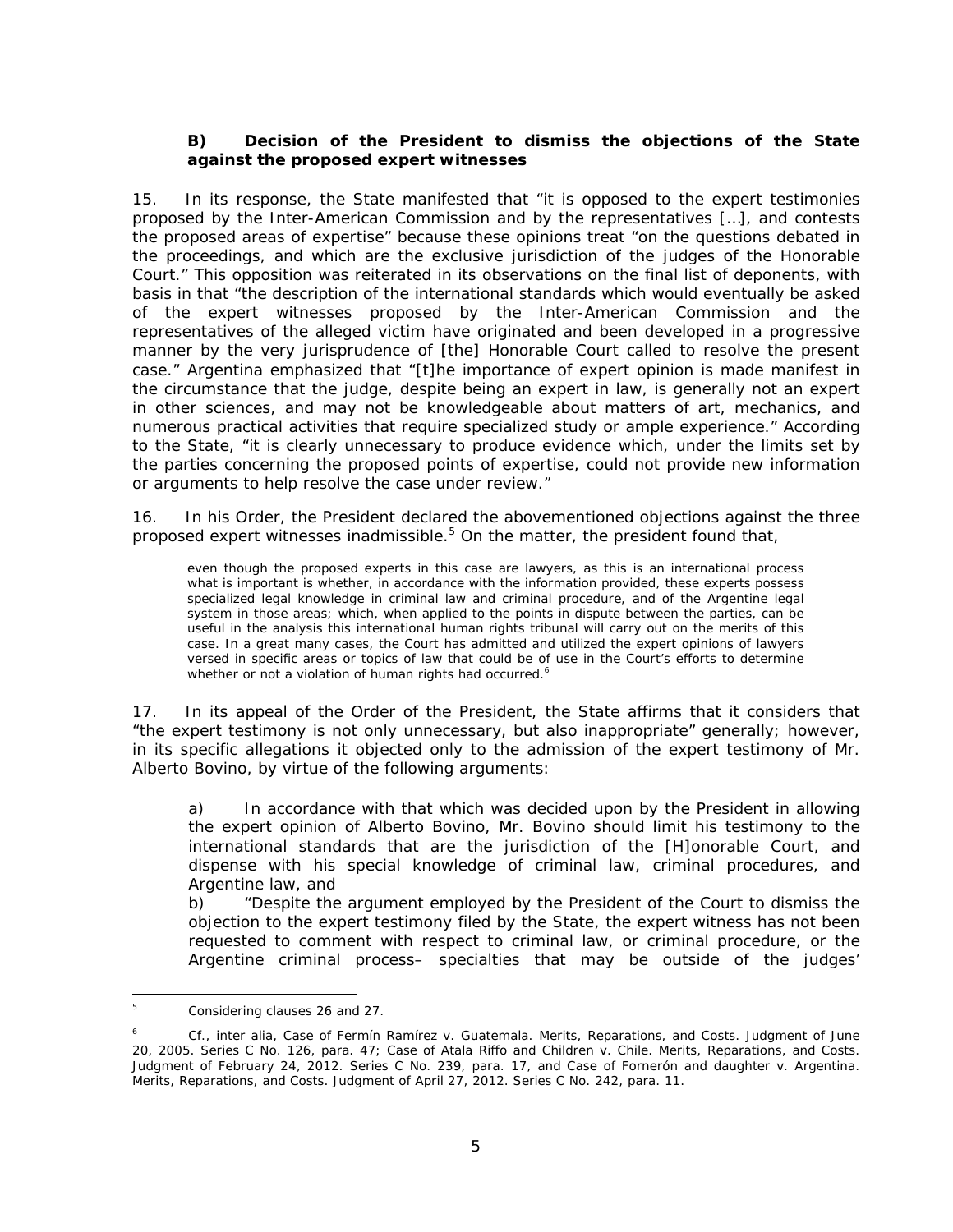knowledge-base. On the contrary, he has been asked to form an opinion with regard to issues that are the exclusive jurisdiction of the Tribunal, and of which, in fact, the Tribunal represent the greatest source of expertise in the Inter-American System."

18. In its observations on the objections filed by Argentina, the Inter-American Commission indicated that Mr. Bovino's expertise "lies precisely in the international standards on two of the main issues arising from this case – the right to appeal a judgment, and the principle of legality and nonretroactivity – and that his experience and knowledge permit him to apply these standards to Argentine criminal law and procedure, and more precisely, to the particulars of the criminal proceedings against Mr. Mohamed."

19. First, the Court notes that when the President decided to declare the aforementioned objections of the State inadmissible, he did not affirm that this was because the expert testimonies were to be exclusively on Argentine criminal law and procedure. What the President highlighted as relevant is that the three proposed experts posses specialized legal knowledge on criminal law, criminal procedure, and the Argentine criminal code (*supra* Considering clause 16).

20. After declaring these objections inadmissible, the President determined that Mr. Bovino's expert testimony relates to the Inter-American public order, was admissible, and established its subject as being "the international standards on the principle of legality and nonretroactivity, the scope of the right to appeal a judgment, and the application of these standards on the criminal prosecution and conviction on the victim in this case."

21. The Court finds that the reason given by the President for the dismissal of these objections and the terms in which he declared Mr. Bovino's expert testimony admissible are not contradictory. Although Mr. Bovino's expert opinion is directed to refer principally to the aforementioned international standards, his specialized knowledge in criminal law, criminal procedure, and Argentine legal processes will be relevant both in evaluating these standards, as well as their application in the criminal prosecution and conviction of the alleged victim in the present case. Accordingly, the Court considers the State's appeal inappropriate in this regard, and maintains the President's decisions to dismiss the State's objections with respect to expert witnesses, and to admit the expert testimony of Mr. Alberto Bovino, as set out in the Order of the President.

## **C) Decision of the President to convene expert witnesses Alberto Bovino and Julio Maier to render their opinion in court and not by affidavit**

22. In its observations on the final list of deponents, the State indicated that,

Notwithstanding the foregoing arguments [by which it objected to the admissibility of all the expert witnesses], while the proposed expert testimonies are clearly expendable, in the event that the Honorable Court should decide to receive them […], the State opposes that these should be given in a public hearing, as the transfer to the Court itself is a patently unnecessary expense, especially when taking into account the fact that Mr. Mohamed has requested application to the Victims' Assistance Fund. As a result, the State requests that, in any event, the expert opinions be received through affidavit.

23. In his Order, the President put forth the criteria whereby he determined which evidence would be received at the hearing and which would be received through affidavit in the following terms:

It is necessary to ensure the most comprehensive presentation of facts and arguments by the parties in all that is relevant to the resolution of controversial issues, ensuring the parties the right to defend their respective positions, as well as the right to adequately address the cases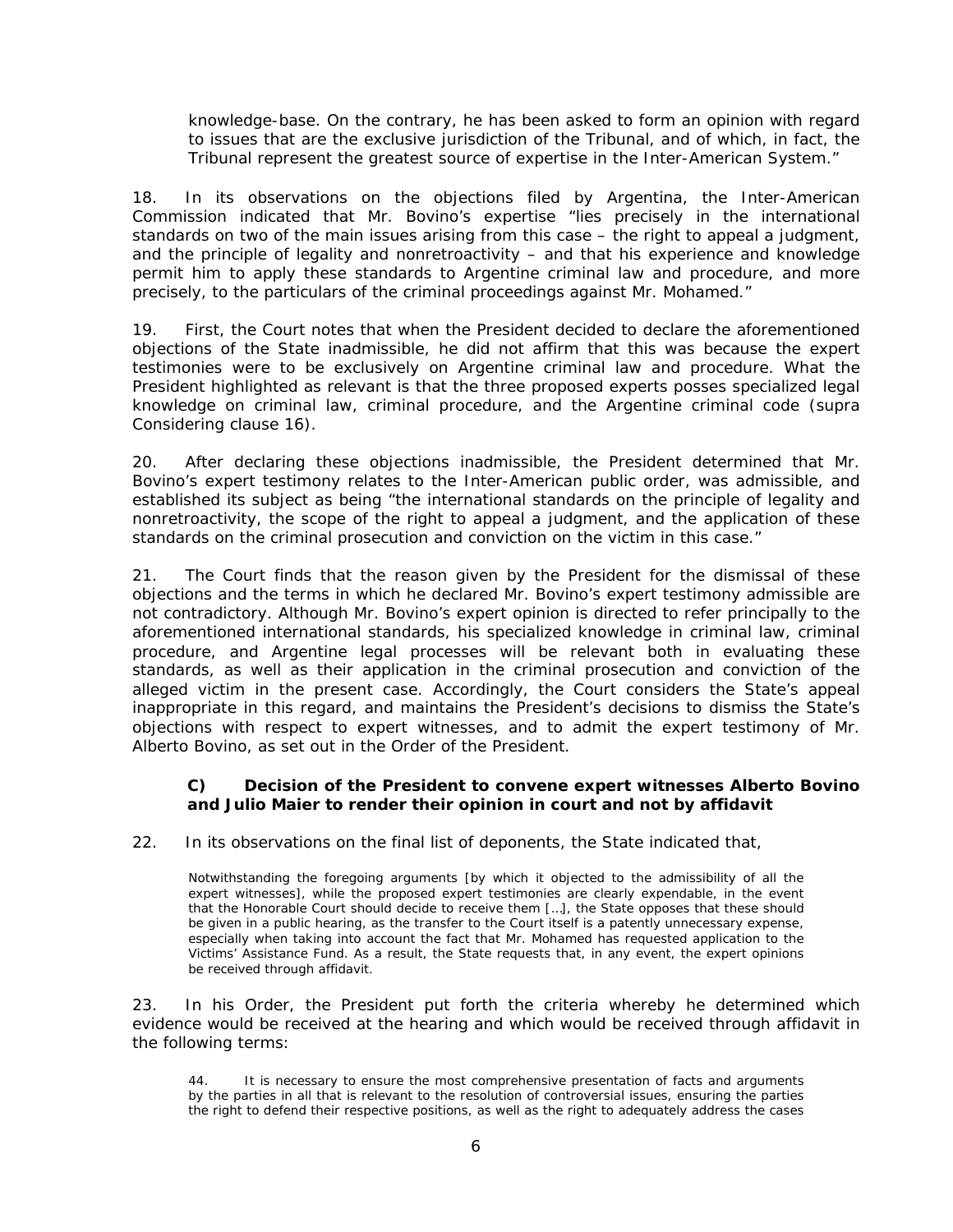under consideration by the Court, taking into account that the number of cases has grown considerably, and increases steadily. It is also necessary to ensure a reasonable timeframe for the duration of the process, as required by the effective access to justice. In light of this, the Court must receive the greatest possible number of testimonies and expert opinions via affidavit, and to hear directly at public hearings the truly indispensable testimonies of alleged victims, witnesses, and experts– taking into consideration the circumstances of the case and the object of the statements and opinions.

[…]

1

51. The present case is ready for the initiation of oral proceedings on the preliminary objection and possible merits, reparations, and costs. For that reason, the President deems it pertinent to summon a public hearing for the receipt of the expert opinions of Alberto Bovino, proposed by the Commission, and Julio B.J. Maier, proposed by the representatives.

24. In appealing the Order of the President, the State alleged that it "has failed to consider the Argentine state's opposition to the receipt of the expert testimony at the public hearing, in favor of receiving it via affidavit. This was made as an alternative request, in the event that the Honorable Court resolved to dismiss the State's objection to the expert opinions outlined in the previous section, and taking into consideration budgetary reasons for avoiding unnecessary costs." It also indicated that "the Tribunal's failure to address the State's subsidiary request violates the right of defense of the Argentine state, in light of which [...] it requests that this issue be resolved expressly."

25. The Commission did not present any observations on this point.

26. First, the Tribunal stresses that, in accordance with the stipulations of Article 50(1) of the Rules of Procedure, it is a discretionary faculty of the Court or its Presidency to determine which declarations should be rendered before a notary public (by affidavit) and which it deems necessary to be rendered in a public hearing. Likewise, the Court emphasizes that the President indicated relevant considerations when he decided upon the matter. The President signaled that this decision was made bearing in mind the number of cases being considered before the Court, the circumstances of this particular case, and the purpose of the statements and opinions.

27. Moreover, the Court notes that only two expert witnesses were convened to the public hearing to give their testimony before the Tribunal: Mr. Alberto Bovino and Mr. Julio Maier. The first of these experts was proposed by the Inter-American Commission, and as such, the Commission will cover the costs that this evidence generates; under no circumstances shall the costs be reimbursed by Argentina. The second expert witness to give an opinion was proposed by the representatives of the alleged victim, and the expenses necessary for his appearance before the Tribunal shall be covered by the Inter-American Court's Legal Assistance Fund for Victims (hereinafter the "Assistance Fund of the Court"), in accordance with that which was set forth by the President in the aforementioned Order.<sup>7</sup>

28. The Tribunal is in agreement with the President regarding the grounds on which he determined that expert witnesses Bovino and Maier should give their testimonies in a public

<sup>7</sup> In the Order of June 4, 2012, the President also approved the request made by the Inter-American defenders, in their capacity as representatives of the alleged victim, to receive aid from the Court's Legal Assistance Fund for Victims. *Cf.* Considering clauses **¡Error! No se encuentra el origen de la referencia.** to **¡Error! No se encuentra el origen de la referencia.** and **¡Error! No se encuentra el origen de la referencia.** to **¡Error! No se encuentra el origen de la referencia.**, and operative paragraphs one to three.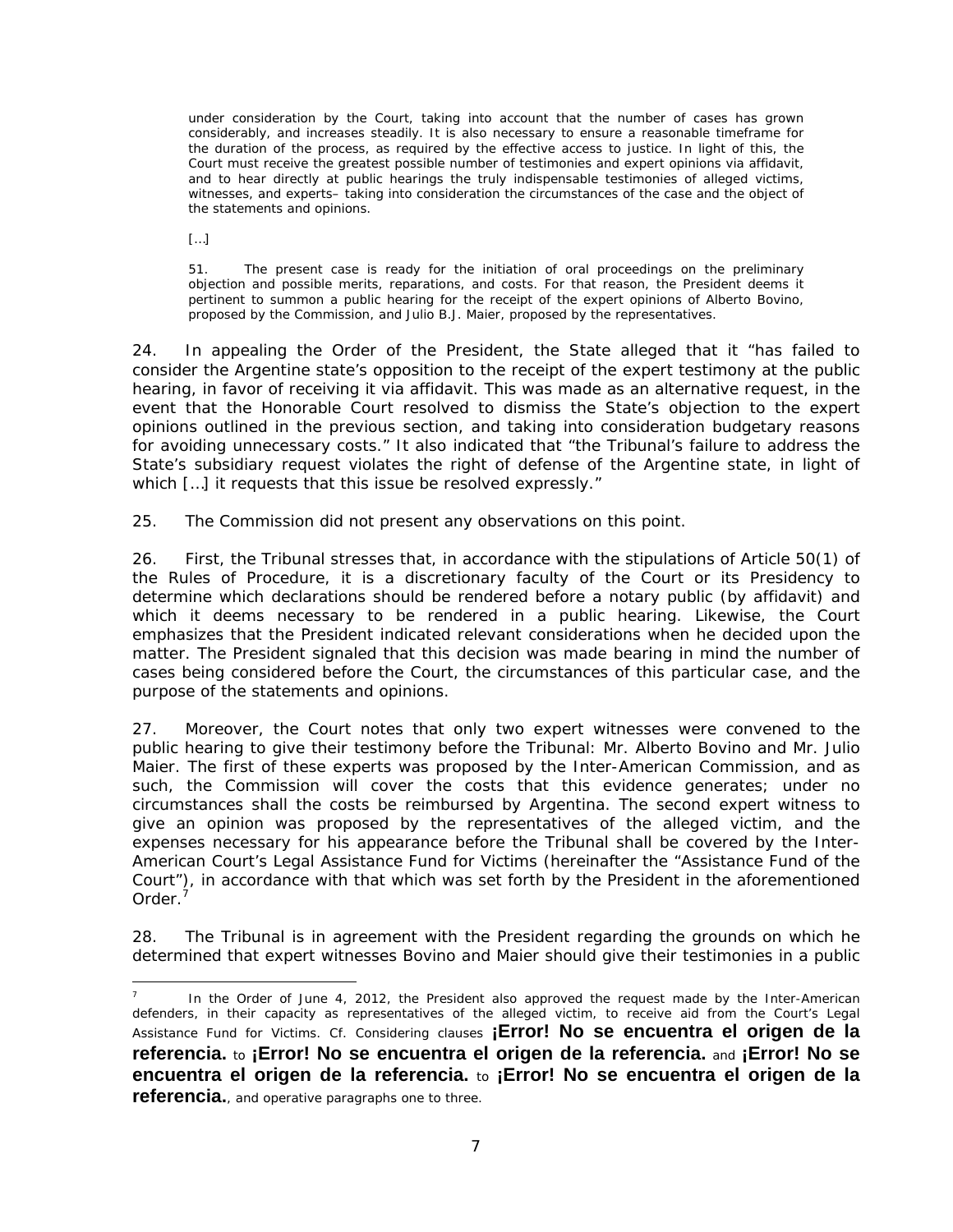hearing, and underscores the relevance of these expert opinions, considering the legal issues being disputed in the present case. Beyond this, the Court notes that the State did not offer any expert opinion on the legal issues under dispute; yet in its arguments, it cited excerpts of an opinion signed by Mr. Maier as supporting evidence. With this, it becomes even more relevant for this Court to hear the expert opinion of Julio Maier during the public hearing. Concerning the expenditures that this testimony entails, in accordance with that which is set out in the Rules of Procedure of the Legal Assistance Fund for Victims, the State will be notified promptly of the costs accrued in the application of said Fund, so that it might present its observations, if it so chooses, within the timeframe to be established for this purpose.

29. Moreover, with respect to the alleged infringement of the State's right of defense by "the lack of treatment […] of the State's subsidiary request," it should be remembered that this Court has held that the duty to state reasons does not require a detailed answer to every argument of the parties, but may vary depending on the nature of the decision, and that is should be analyzed in each case whether this duty has been fulfilled. $8$  In the Order under appeal, the President discussed each and every one of the objections and challenges filed by Argentina: those focused on not admitting the expert testimony proposed by either the Commission or the representatives, the objection lodged against Mr. Alberto Bovino, the objections to the declaration by affidavit of the alleged victim, and the objections to the admissibility of the statements of the alleged victim's family members.

30. Based on the foregoing, the Tribunal finds no reason to deviate from the decision of the President in this regard, and thereby maintains the decision of the President to convene expert witnesses Alberto Bovino and Julio Maier to render their testimonies in the public hearing and not by affidavit.

## **THEREFORE:**

## **THE INTER-AMERICAN COURT OF HUMAN RIGHTS,**

in accordance with Article 25(2) of the Statute of the Court and Articles 31(2), 45, 50, and 51 of its Rules of Procedure,

## **DECIDES:**

1

1. To dismiss the appeal lodged by the State and, as a result, to ratify the Order of June 4, 2012, of the President of the Inter-American Court of Human Rights in its entirety.

2. To request that the Court's Secretariat serve notice of the present Order upon the Argentine Republic, the representatives of the alleged victim, and the Inter-American Commission on Human Rights.

<sup>8</sup> *Case of Apitz Barbera et al. ("First Contentious Administrative Court") v. Venezuela. Preliminary Objections, Merits, Reparations, and Costs.* Judgment of August 5, 2008. Series C No. 182, para. 90. *Case of Tristán Donoso v. Panama*. *Preliminary Objections, Merits, Reparations, and Costs.* Judgment of January 27, 2009. Series C No. 193, para. 154, and *Case of López Mendoza v. Venezuela*. *Merits*, *Reparations, and Costs.* Judgment of September 1, 2011. Series C No. 233, para. 146.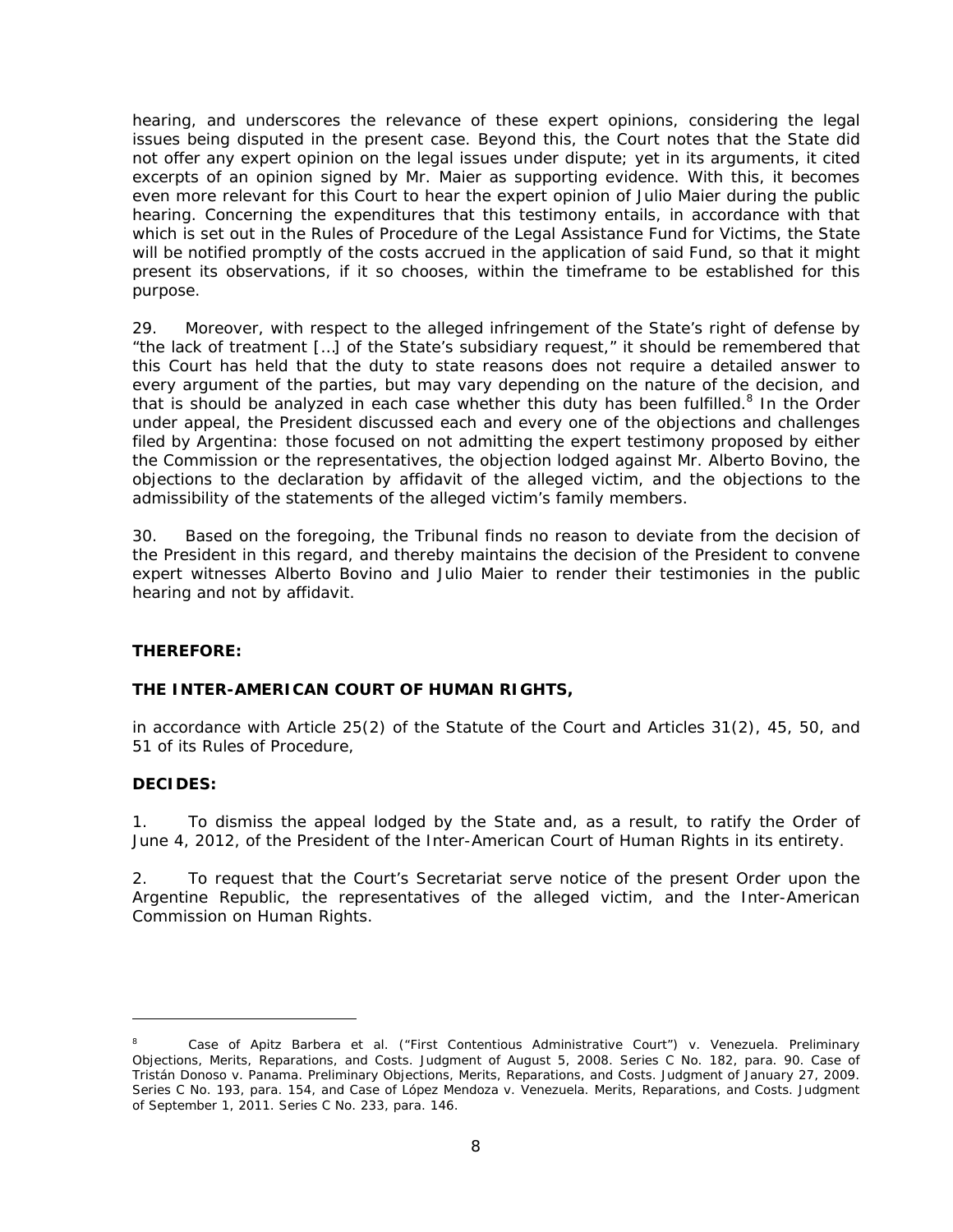Diego García-Sayán President

Manuel Ventura Robles Manuel Ventura Robles Manuel Ventura Robles

Rhadys Abreu Blondet **Alberto Pérez Pérez** Alberto Pérez Pérez

Eduardo Vio Grossi

Pablo Saavedra Alessandri Secretary

So ordered,

Diego García-Sayán President

Pablo Saavedra Alessandri